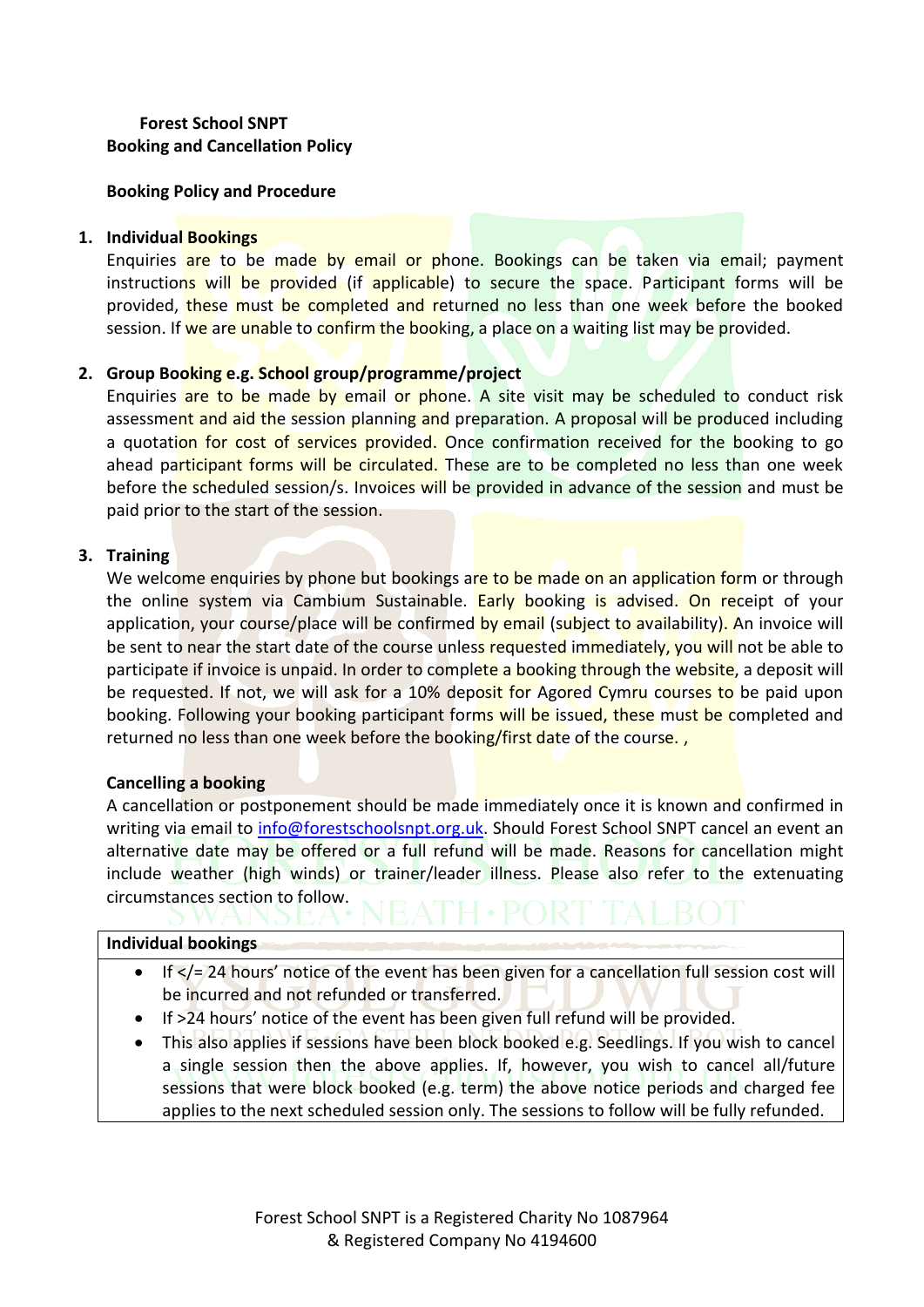### **Group bookings**

- If </= 24 hours' notice of the event has been given for a cancellation, full booking costs will be incurred and will not be transferred.
- 25% of full booking fee incurred if <14 days but >24 hours' notice has been provided. This will not be transferred.
- No fee incurred if >14 days' notice has been provided, full refund provided of any fees paid to date. You may also wish to transfer funds paid towards another booking.
- This also applies if sessions have been block booked. If you wish to cancel a single session the above applies. If, however, you wish to cancel all/future sessions the above notice periods and charged fee applies to the sessions scheduled within the 14 day period. The sessions after the 14 day period will be fully refunded/transferred.

# **Trainee bookings**

- If  $\leq$  / = 24 hours' notice of the first day of the course has been given for a cancellation, full course costs will be incurred and non-transferable.
- 25% of total course fee is incurred if <14 days but >24 hours' notice has been provided and non-transferrable/deductible from other courses.
- The Cambium Sustainable Ltd deposit paid upon booking is non-refundable and is paid directly to Cambium. However, your registration will remain open for 12 months should you decided to book to attend another course within that time. That paid fee will be deducted from the total owed on the new training course.

# **Extenuating Circumstances:**

If you are unable to attend an event/session/course you may be able to transfer paid costs depending on circumstances. Extenuating circumstances will be assessed on a case-by-case basis.

# **Payment methods:**

- Direct online payment via your bank account to Forest School. Our bank details are: Forest School SNPT Ltd Account no: 02745248 Sort code: 30-93-53
- Alternatively, you may receive a digital invoice detailing terms of payment.

# ABERTAWE•CASTELL-NEDD•POR

This **booking and cancellation** policy and procedure was passed for use in *Forest School SNPT* On: 14/02/2022 Presented by: Sophie Lacey (Manager) Approved By: Board of Trustees Date of planned review: 14/02/2023